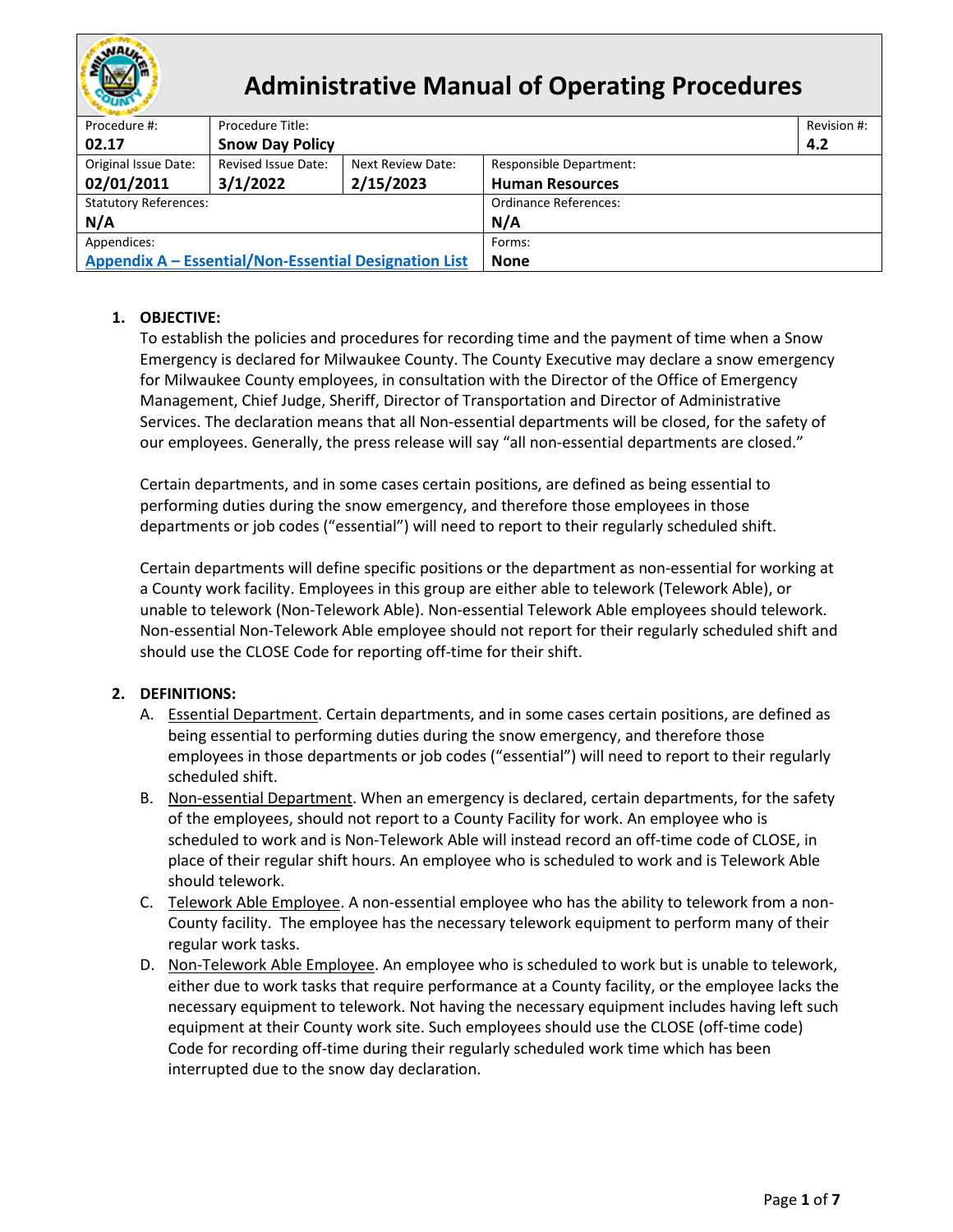- E. Snow Day. A full-day beginning with the time that the snow emergency is declared, until the time that is established under this policy. The first shift to be covered by the snow day will be the shift closest to the time of the declaration of the snow day. If the snow emergency is declared at 6:00 AM, the first shift to be impacted by the snow emergency will be the first shift. Second and Third shift, after the first shift, will also be subject to the rules of this Snow Day Procedure. The shifts prior to the declaration, will not be subject to the Snow Day Procedure.
- F. Time and Attendance System. Milwaukee County uses Dayforce Workforce Management as its time and attendance system.

#### **3. PROCEDURE:**

#### A. **Essential Departments/Jobs**

- i. If a department or if certain positions within a department are defined as being essential to performing duties during the snow day/emergency, and would be required to report to work, then that department or certain jobs within that department are considered "essential" for a snow day.
- ii. Departments have been identified as essential or positions within the department have been identified as essential. Please ask your department manager if your department or position is considered essential. A list of typical designation is attached at the end of this policy, see [Appendix A.](#page-6-0)
- iii. Departments or positions that are identified as "essential" for a snow day will record time similar to any other day and will follow the rules of their department regarding a Snow Emergency
- iv. The "CLOSE" (Closed Paid Leave) code is Not available to "essential" departments or to employee job codes that have been determined to be essential. Essential departments/Job Codes should follow departmental work rules for recording off-time on a snow day.

#### B. **Non-Essential Departments – Telework Able**

- i. If an employee's department has not been identified as "essential" for a snow day, or their Job Code has not been identified as essential for a snow day, and the employee is "Telework Able", then the employee shall work from their telework location.
- ii. When a snow day/emergency is declared, Telework Able employees should work their regular workday and record their time similar to other workdays.
- iii. Telework Able employees should not be using the CLOSE (Closed Paid Leave) off-time code. The employee will not be entitled to additional off-time for the hours worked.
- iv. Employees should be aware if they are Telework Able. If employees have a question if they are Telework Able, they should contact their manager.
- v. Managers should verify that Telework Able employees are not using the "CLOSE" (Closed Paid Leave) off-time code for the day.

#### C. **Non-Essential Departments/Jobs – Non-Telework Able**

i. If an employee's department has not been identified as "essential" for a snow day, or their Job Code has not been identified as essential for a snow day, and the employee cannot telework, then the employee shall follow the rules for "Non-Essential Departments/Jobs – Non-Telework Able" below.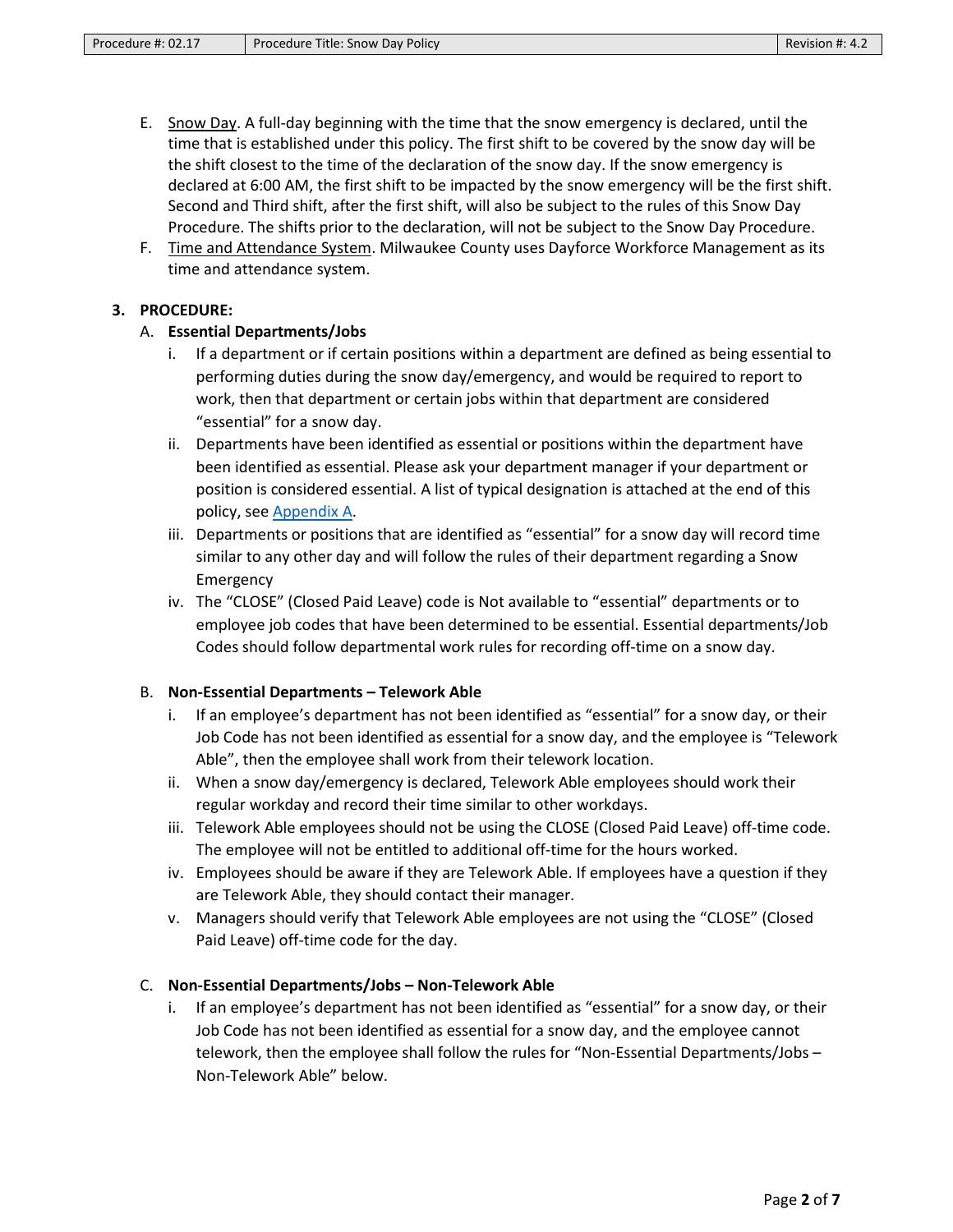- ii. When a snow day/emergency is declared, employees in non-essential departments, who are unable to telework, will use the "CLOSE" (Closed Paid Leave) off-time code for recording scheduled work hours, which would have been worked, had a snow day not been declared.
	- a. The CLOSE code is a paid off-time code so that an employee will receive payment for these hours.
	- b. Only record CLOSE code hours equal to your regularly scheduled hours.
- iii. If non-essential Non-Telework Able employee comes to work for a few hours and is ordered to go home due to snow emergency:
	- a. When a Snow Emergency is declared, only essential employees should be reporting to work. The declaration of a snow day by the County Executive is the only notification that a Non-essential employee needs to know that they should not report to work.
	- b. Any hours worked by an employee during their shift, after a snow day is called, should still be recorded as work hours. The CLOSE code will be used to cover any scheduled hours not worked during the snow emergency.
	- c. The employee will not be entitled to additional off-time for the hours worked.
- iv. If non-essential Non-Telework Able employee comes to work after a delay in opening:
	- a. In general, employees will use an off-time code of CLOSE (Closed Paid Leave) to record any non-work hours during their shift. The CLOSE code is a paid off-time code so that an employee will receive payment for these hours.
	- b. Only record CLOSE code hours equal to your regularly scheduled hours.
- v. If non-essential employee has a scheduled off-day on the snow day:
	- a. If an employee had scheduled time-off for their first scheduled shift after the snow emergency is called, then they should continue to record this time under the off-time code that was originally scheduled (vacation, sick leave, personal day, furlough day, etc.). The request for time-off generally occurs at least twenty-four hours prior to the start of a shift.
	- b. The employee will not be entitled to use the CLOSE time away from work code in place of the scheduled off-time.

#### D. **Recording Time on a Snow Day for Non-Essential Non-Telework Able Employees**

- i. General rules on recording time for employees using swipe cards:
	- a. Employee should punch in and out as they normally would for time worked. Request Time Away from Work to record closed time. Choose CLOSE as the reason code. In the Employee Comments section, indicate the reason for the request as a SNOW DAY.
- ii. General rules on recording time for employees not using swipe cards:
	- a. For a full day closure, enter time not worked due to building closure in the same manner as any other time away from work request. Choose CLOSE as the reason code. In the Employee Comments section, indicate the reason for the request as a SNOW DAY.
	- b. For a partial day closure, sign-out when departing. Indicate in the time away from work request the hours that the time-off will cover. Choose CLOSE as the reason code. In the Employee Comments Section, indicate the reason for the request as a SNOW DAY.
- iii. How the CLOSE code is counted for Overtime, Seniority, Pension, Other Accrued Balances:
	- a. For employees who have union pay policies that base overtime on credited hours (Deputy Sheriff's), this pay code will count towards time and a half overtime similar to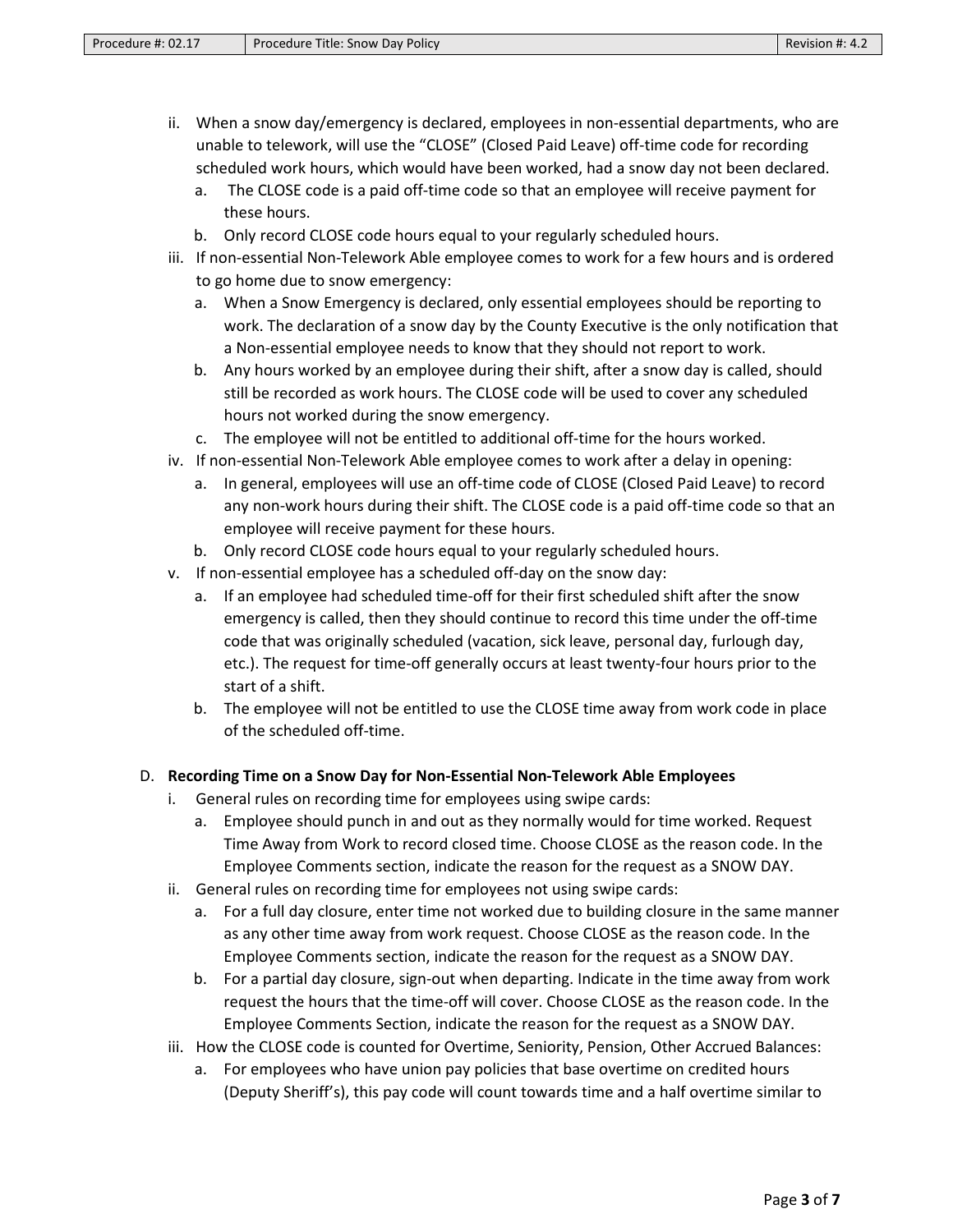any other off-time code.

- b. If employees have overtime pay policies that are based only on work hours (most other unions and non-reps), then the CLOSE code does not count toward overtime.
- c. The CLOSE hours will count towards seniority hours and pension hours.
- d. We are using a distinct off-time/time away from work code so that accrued off- time hour balances will be not be impacted.
- e. Other off-time/time away from work codes will not be reduced due to the use of the CLOSE code.

### E. **Situations for Recording Time for Non-Essential Employees**

- i. If non-essential employee worked full shift Telework Able and Non-Telework Able:
	- a. If an employee worked their full shift during the snow emergency, then they shall record their time as hours worked in accordance with current pay policies.
	- b. Off-time will not be provided in the future for any employee who worked on the snow day.
- ii. If non-essential employee worked partial shift normal eight (8) hour shift:
	- a. If an employee worked part of either the first, second or third shift, then they shall record their time as hours worked in accordance with current pay policies.
		- i. Non-Telework Able: Once the employee was told to go home their work time would stop or if the employee was told to arrive late their work time would start upon arrival.
			- a. The remaining scheduled shift time shall be recorded as code CLOSE (Closed Paid Leave) in the time and attendance system. The total time recorded in work hours (REG) and closed paid leave (CLOSE) shall not exceed eight (8) hours.
			- b. Additional off-time will not be provided in the future for any employee who worked a partial or a full day on the snow day.
		- ii. Telework Able employees: Work hours will include the time it takes you to get from work to home if a snow day is declared during the day. If County declares a late start, employees should work the entire day from their telework location.
			- a. Additional off-time will not be provided in the future for any employee who worked a partial or a full day on the snow day.
- iii. If non-essential Non-Telework Able employee worked partial shift flex-time schedule:
	- a. If employee worked part of either the first, second or third shift, then they shall record their time as hours worked in accordance with current pay policies. Once the employee was told to go home their work time would stop or if the employee was told to arrive late their work time would start upon arrival.
		- i. Sign-out when departing. Indicate in the time away from work request the hours that the time-off will cover. Choose CLOSE as the reason code. In the Employee Comments Section, indicate the reason for the request as a SNOW DAY. The total time recorded for the day shall not exceed their flex-time schedule for the s now day, including worked hours and CLOSE coded time away from work.
		- ii. Off-time will not be provided in the future for any employee who worked on the snow day.
- iv. If non-essential employee, either Telework Able or Non-Telework Able, scheduled off-time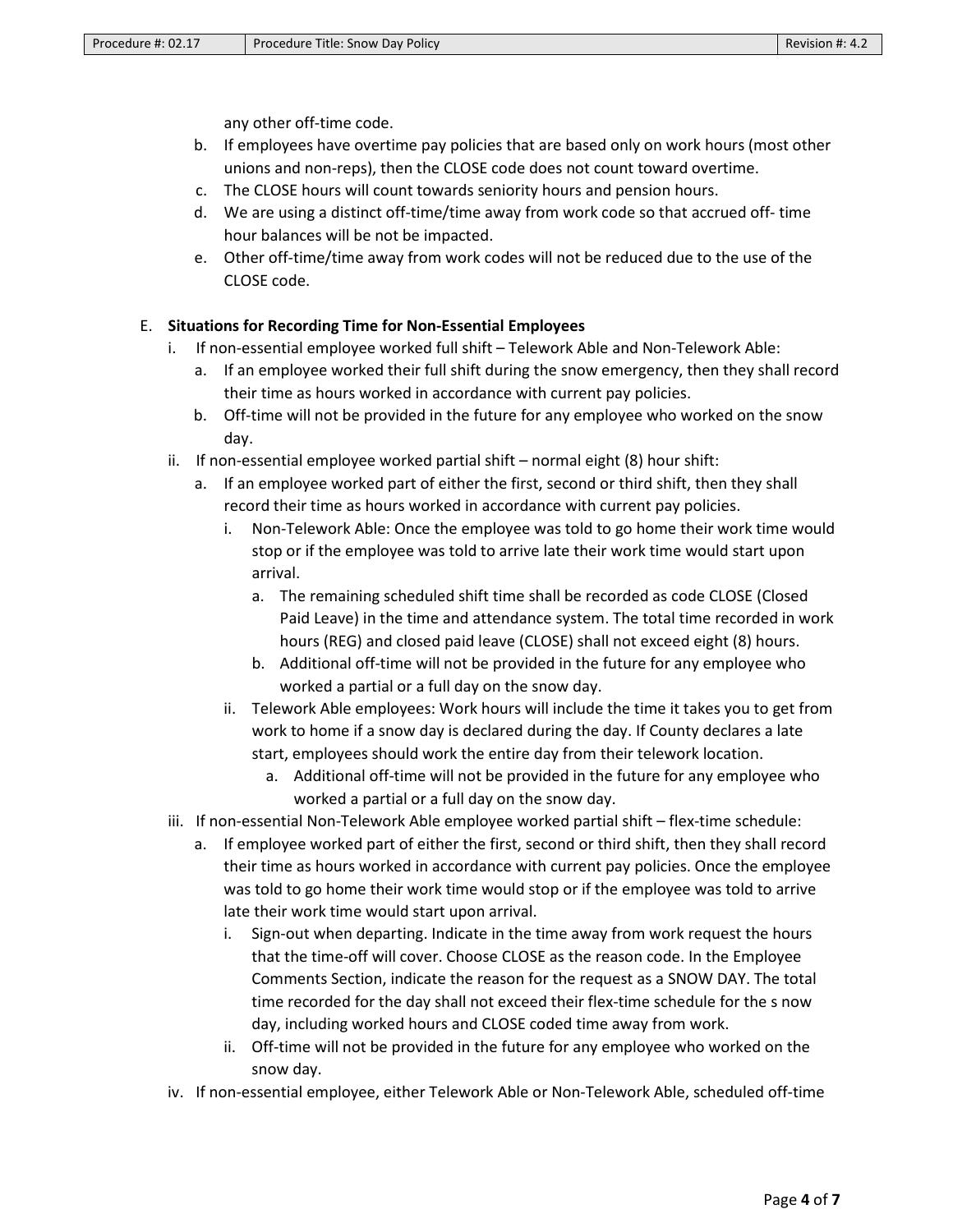for full-shift:

- a. If an employee had previously scheduled off-time for the full amount of their first, second or third shift, then they shall record their hours in accordance with their offtime request.
- b. The request for off-time is usually made at least twenty-four hours prior to an employee's scheduled shift. The total time recorded for the snow day should not exceed scheduled shift hours for the snow day.
- c. Other off-time will not be provided in the future for any employee who was scheduled off for the snow day.
- v. If non-essential employee called-in off-time for full-shift:
	- a. Non-Telework Able Employee:
		- i. If an employee called in a personal day or other off-time for their shift because of the inclement weather, they should record their full shift as CLOSE (Closed paid leave).
		- ii. The total time recorded for the day shall not exceed their scheduled work hours for the snow day.
	- b. Telework Able Employee:
		- i. If an employee called in a personal day or other off-time for their shift because of the inclement weather, they should record their full shift for the off-time code that they requested. Off-time other than personal leave would require management approval.
		- ii. The total time recorded for the day shall not exceed their scheduled work hours for the snow day.
- vi. If non-essential employee did not work due to Snow Emergency:
	- a. Non-Telework Able:
		- i. If an employee was scheduled to work their shift but did not go to work due to the Snow Emergency, the employee should record their time as code CLOSE (Closed Paid Leave). The total time recorded for the day shall not exceed their scheduled shift hours for the snow day.
	- b. Telework Able:
		- i. If an employee was scheduled to work their shift, and is able to telework, but did not perform such work during the Snow Emergency, the employee will be required to use an off-time code. The off-time code hours shall not exceed their scheduled shift hours for the snow day.

## F. **Recording Time on a Snow Day for Essential Employees:**

i. No coding changes should occur for these departments. Any work or off-time scheduled for the snow Day shall be entered similar to any other day. Off-time will not be provided in the future for any essential employee who worked on the snow Day.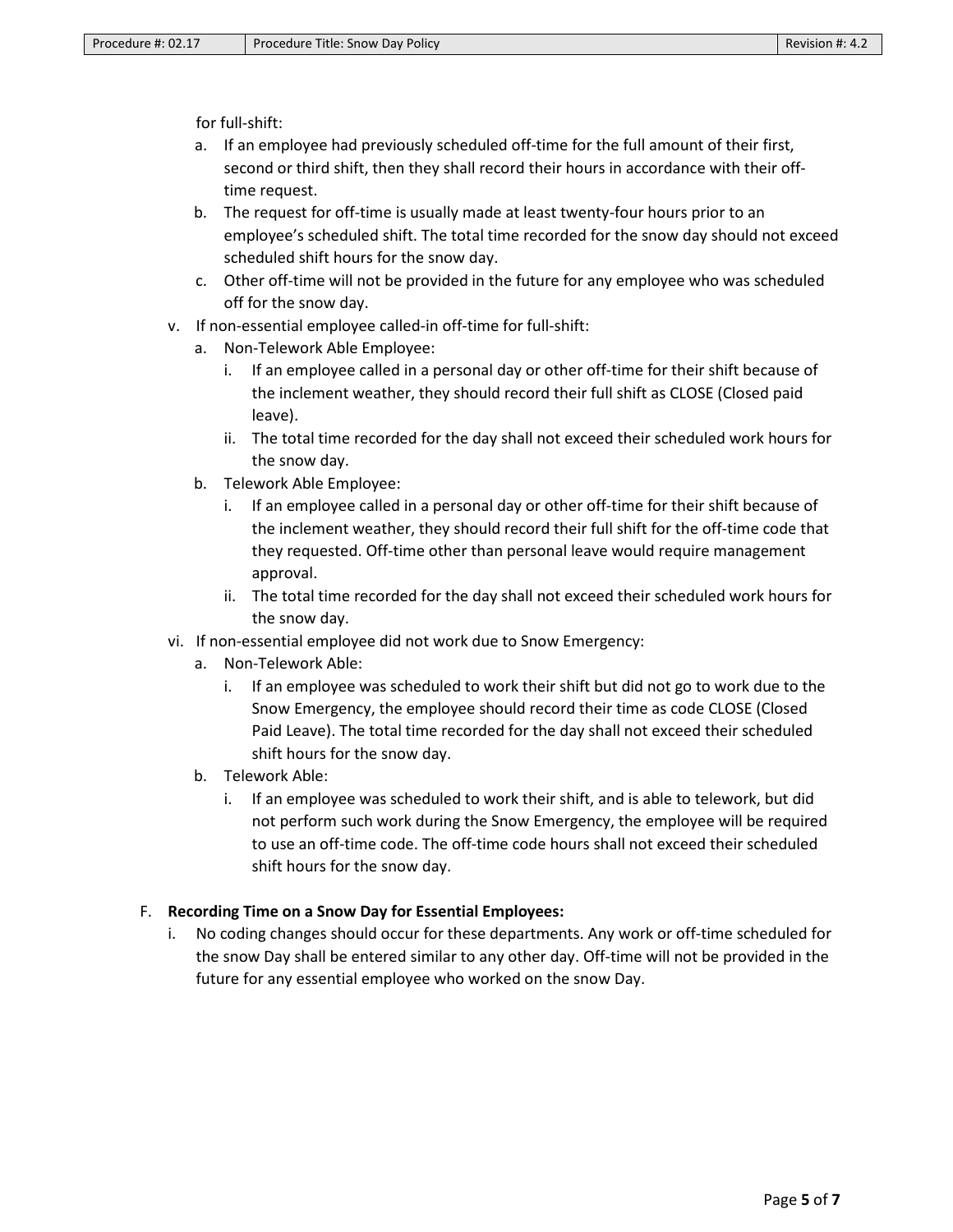| Procedure #: 02.17 | . Title: Snow Day Policy<br>Procedure | Revision #: 4.2 |
|--------------------|---------------------------------------|-----------------|
|--------------------|---------------------------------------|-----------------|

## **4. REVISION HISTORY:**

| Rev. # | <b>Summary of Changes</b>                                  | Date of Change | <b>Author</b>       |
|--------|------------------------------------------------------------|----------------|---------------------|
|        |                                                            |                |                     |
| 4.2    | Minor change to appendix - Sheriff addl info updated       | 3/1/2022       | Una Stojsavljevic   |
| 4.1    | Minor change to appendix - IMSD addl info                  | 11/15/2021     | Una Stojsavljevic   |
| 4      | Added clarification on telework able/non-telework able     | 1/26/2021      | <b>Scott Manske</b> |
|        | employees and use of CLOSE code for reporting off-time.    |                |                     |
|        | Minor changes only - updated to new template.<br>$\bullet$ | 12/19/2019     | Una Stojsavljevic   |